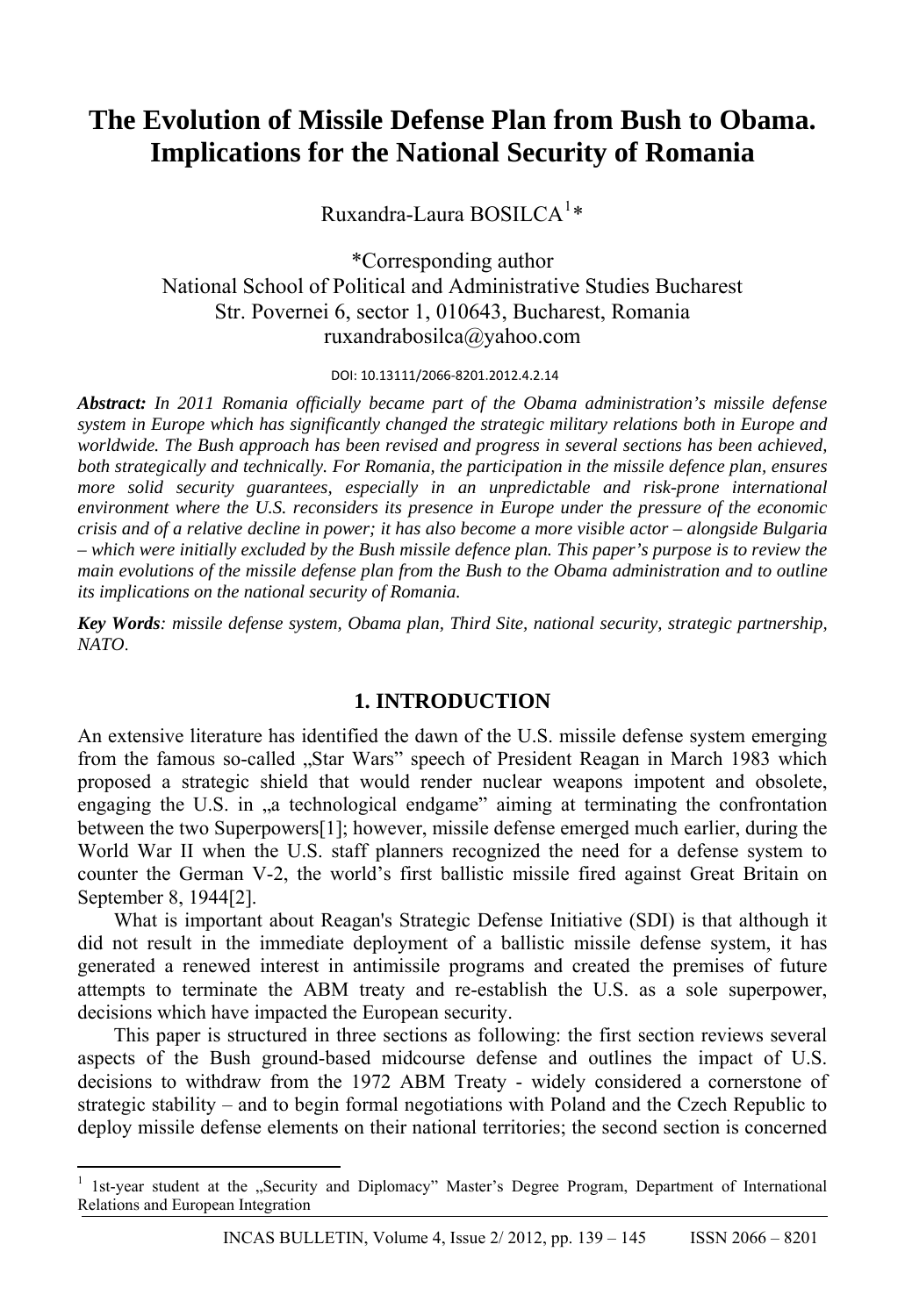with the emergence of Obama's Phased Adaptive Approach and its main improvements, as well as their influence on the European countries; while section three focuses on the implications of the current missile defense system for the national security of Romania.

#### **2. THE BUSH MISSILE DEFENCE PLAN**

The Bush doctrine of 2002 and 2005 emphasizes the threat posed by offensive capabilities such as ballistic missiles [3] and developed a research, development, and test program that focused on missile defense as a single integrated BMD system.

The objective of this program was to evaluate and develop technologies for the integration of land, sea, air or space-based platforms and to develop and deploy a *global* and *layered* system (known as "*Ground-based Midcourse Defense*") which was capable of intercepting missiles *of any range* [4] at *every stage of flight*: boost, mid-course and terminal [5].

Most officials argued the layered defenses are advantageous from at least two distinct perspectives: firstly, the system provided more opportunities to target the attacking missile and increased the chances of shooting it down; and secondly, the layers were highly likely to confuse the attacker since countermeasures – which might have been effective in overcoming defenses in one phase of a missile's flight – could fail in other phases.

On December 17, 2002 when President George W. Bush issued a statement announcing his decision to base missile defense units at Fort Greely in Alaska and at Vandenberg Air Force Base, California in order to protect the U.S. territory from the ballistic missiles from the 'Axis of Evil' – Iran, Iraq and North Korea [6] –, the administration had already begun unofficial talks with Poland and the Czech Republic on deploying missile defenses on a  $,$ Third Site" [7].

On December 27, 2006 the new secretary of defense Robert Gates recommended that the U.S. should place 10 ground-based interceptors in Poland and advanced radar in the Czech Republic[8]; deployment of the missile defense sites in Eastern Europe was scheduled to begin in 2011 and to be completed by 2013 at a total cost of \$4.04 billion [9].

To a great extent, the European countries had opposed U.S. unilateral withdrawal from the 1972 Antiballistic Missile (ABM) Treaty [10] and criticized Bush's initial plans for a missile defense system which were considered potentially destabilizing, since Russia had been long opposing an US deployment of a national ballistic missile defense (BMD) [11].

Moreover, by initiating talks with Poland and the Czech Republic, the U.S. ignored the Joint Declaration signed by Presidents Bush and Putin on May 24, 2002 which called for joint R&D on missile defense technologies and cooperation on missile defense for Europe [12]. The formal negotiations with Poland and the Czech Republic did not begin until May 2007.

The unilateral approach of President Bush increased tensions between the U.S. and Russia, jeopardizing future cooperation [13].

Also, several European leaders were dissatisfied with U.S. decision to have formal discussions with Poland and the Czech Republic: on the one hand, South-eastern countries such as Bulgaria, Romania, Greece and Turkey would have remained unprotected, despite of being closer located to Iran; and on the other hand, the Allies were concerned about NATO and the EU being sidelined up to that point where it was argued that the Bush plan threatened to divide Europe and raised questions on the effectiveness of the principle of indivisible security since the development of a missile defense system was not occurring under the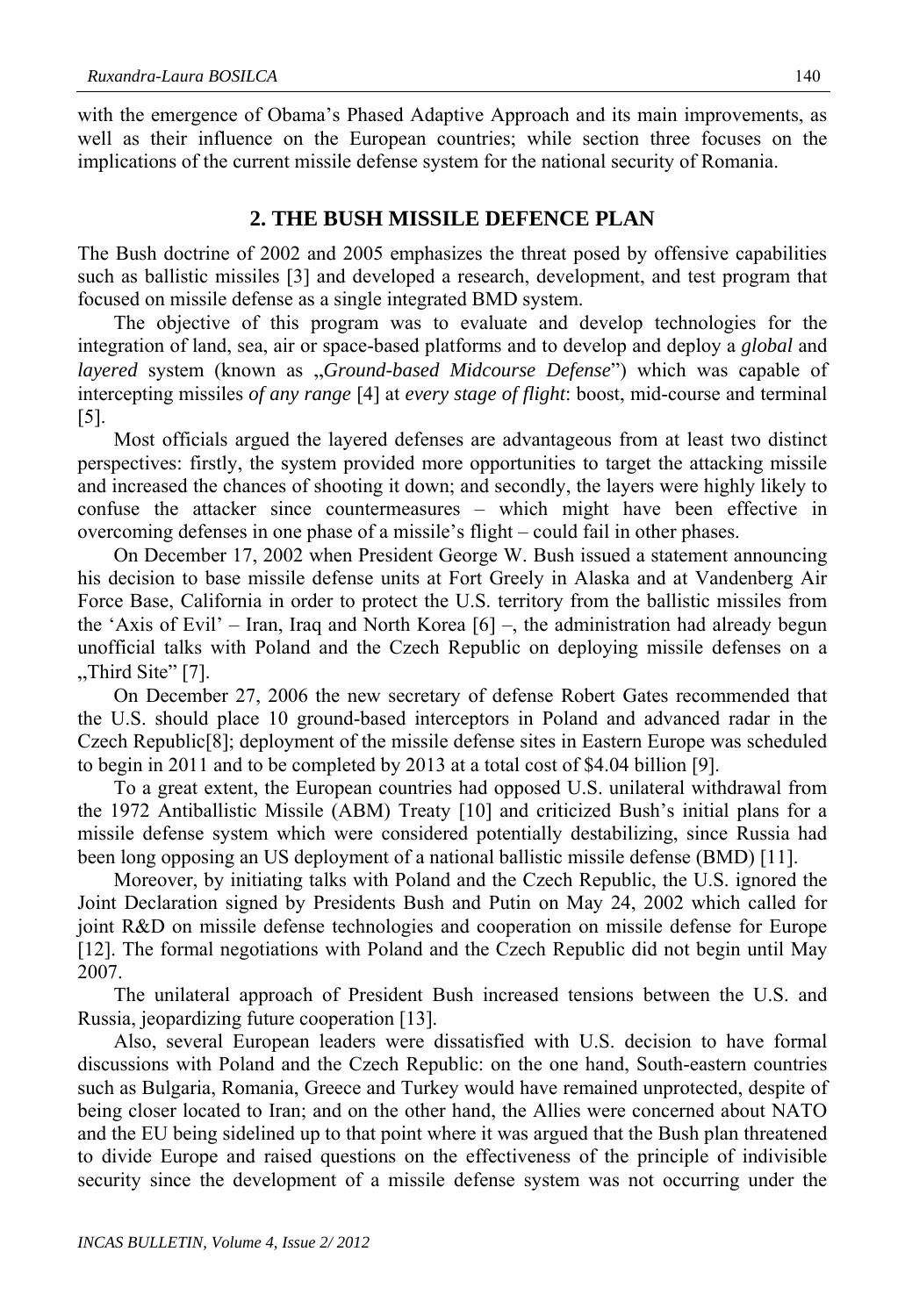auspices of NATO, but on a bilateral basis between only three NATO members: the U.S., Poland and the Czech Republic [14].

#### **3. THE OBAMA MISSILE DEFENSE PLAN**

On September 17, 2009 President Obama announced a new plan for Europe, a "Phased-Adaptive Approach" for a missile defense in Europe relying on deploying *"proven capabilities and technologies to meet current threats*" [15], especially navy Aegis ships with SM-3 interceptors (Standard Missile), and land-based army THAAD (Terminal High Altitude Area Defense) and Patriot batteries.

Unlike the Bush Administration which focused on ICBMs which Iran did not possess, Obama's plan was more oriented towards the actual offensive capabilities of Iran and North Korea: short and medium-range missiles that can reach southern Europe; in addition, the Obama plan would distribute defenses under NATO, in step-by-step phases covering all Europe, thus favoring full cooperation within the Alliance.

This new plan developing a more flexible and capable defense architecture was programmed for a timeframe of ten years, in four stages, as following [16]:

1. Phase One (in the 2011 timeframe): the deployment of current and proven missile defense systems available in the next two years, including the sea-based Aegis Weapon System, the Standard Missile-3 (SM-3- see picture 1) interceptor (Block IA) and sensors such as the forward-based Army Navy/ Transportable Radar Surveillance System (AN/ TPY-2) to address regional ballistic missile threats to Europe and the U.S. deployed personnel;

2. Phase Two (in the 2015 timeframe), after appropriate testing, the deployment of an upgraded version of SM-3 interceptor (Block IB) in both sea- and land- configurations, and more advanced sensors in order to expand the defended area against short- and mediumrange missile threats;

3. Phase Three (in the 2018 timeframe), after completing the development and testing, the deployment of a more advanced SM-3 Block IIA variant to address short-, medium- and intermediate-range missile threats; and

4. Phase Four (in the 2020 timeframe), after development and testing are complete, the deployment of the SM-3 Block IIB (see picture 2) to improve the defense against medium- and intermediate- range missiles and the potential future ICBM threats to the U.S.



Fig. 1 SM-3

Source: Directory of U.S. Military Rockets and Missiles, http://www.designation-systems.net/dusrm/m-161.html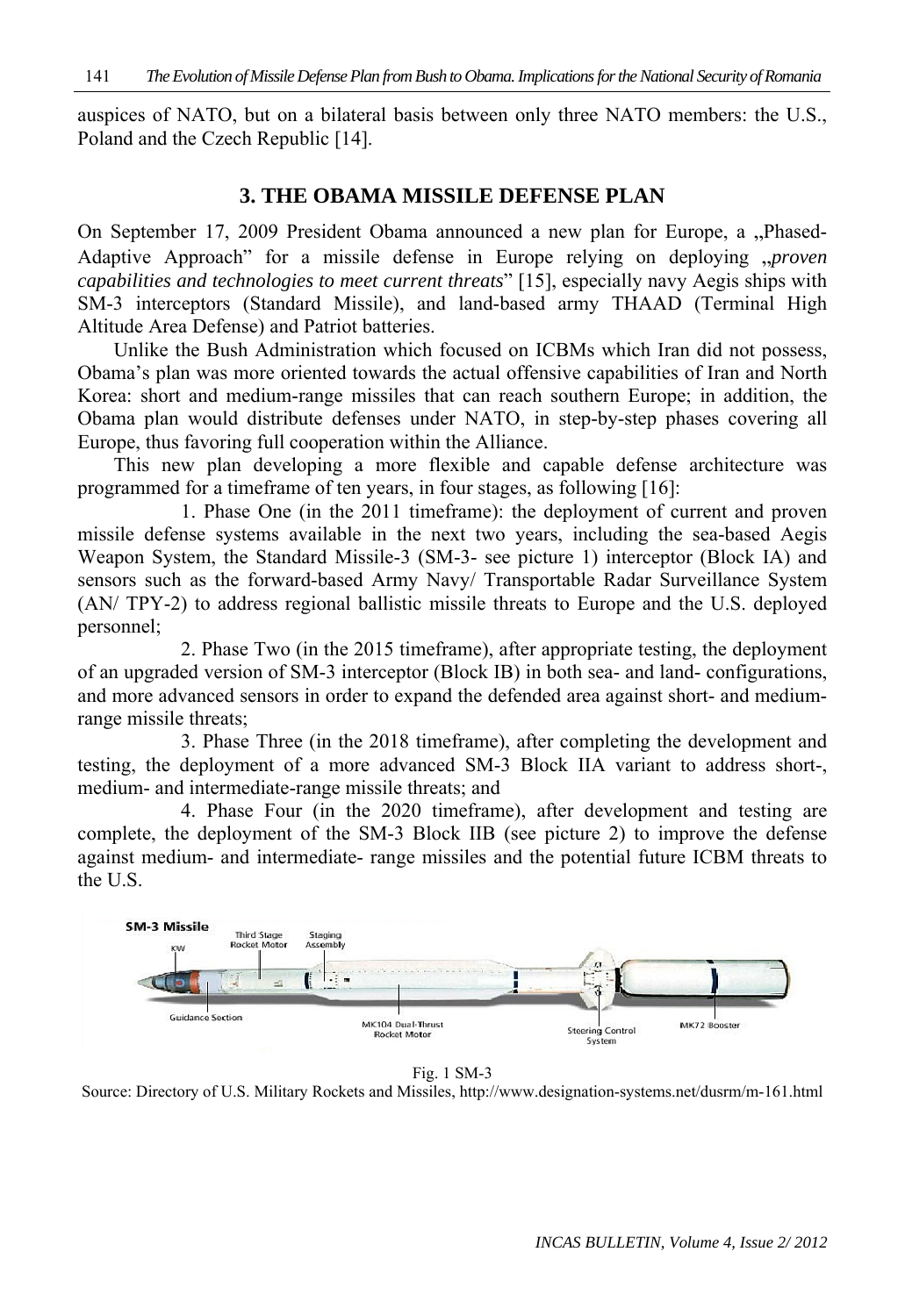

Fig. 2 Ballistic Missile Defense SM-3 Evolution Plan

Source: Directory of U.S. Military Rockets and Missiles, http://www.designation-systems.net/dusrm/m-161.html

In addition to these tactical aspects, the technical details of the anti-missile shield in Europe indicate a change from the previous administration. The U.S. nuclear arsenal is declining, but at a slower pace than one might think, considering the president's declared commitment to disarmament [17]. In the April 2009 Prague speech, President Obama made a pledge to reduce the role of nuclear weapons in the U.S. national security strategy "*to end the Cold War thinking*" while the Defense Secretary Gates announced dramatic missile defense budget cuts and thus, cancelled several projects such as the KEI (Kinetic Energy Interceptor), MKV (Multiple Kill Vehicle) and the ABL (Airborne Laser Interceptor).

Nonetheless, shortly after, the Obama administration added other missile defense projects, notably the new Land-Based SM-3 interceptors and Airborne Infrared, which led to even higher costs compared to the Bush administration [18]; also, the 2010 Nuclear Posture Review reaffirmed the importance of nuclear weapons for the U.S. national security strategy. It soon became clear that the U.S. intends to remain a nuclear weapon state for the foreseeable future, which also impacts European Allies.

## **4. THE IMPACT ON ROMANIA'S NATIONAL SECURITY. CONCLUDING REMARKS**

In the 2010 National Defense Strategy of Romania, the transatlantic dimension of the national security is approached from two accompanying positions ensuring the highest security guarantees Romania was ever granted: on the one hand, as a strategic partner with the US and on the other hand, as a member of NATO, part of the European group of Allies [19]. On September 13, 2011 the Agreement on the Deployment of the Ballistic Missile Defense System in Romania was signed, which called for the establishment and operation of a U.S. land-based SM-3 BMD system ("Aegis Ashore System") at Deveselu Air Base near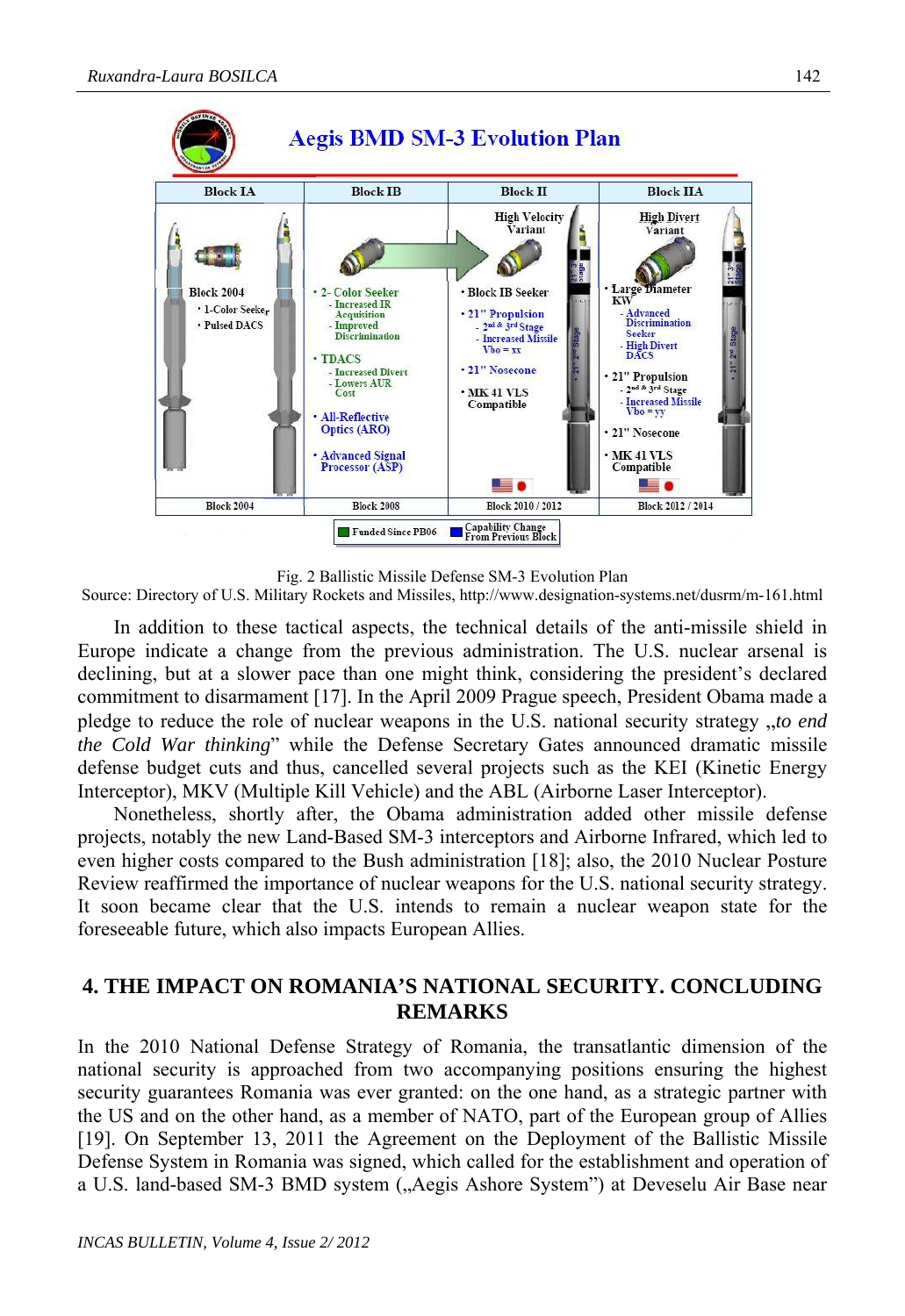Caracal in the 2015 timeframe as part of the second phase of the European Phased Adaptive Approach (EPAA) [20]. Ever since, Romania's increased level of security as part of a continental missile defense system was repeatedly emphasized both by scholars and public opinion. As previously indicated, the Obama missile defense plan is more advantageous than the previous one from several perspectives. On the one hand, the flexible and proportionate response avoids the deterrent states from becoming a threat for other states, thus diminishing the consequences of the security dilemma. On the other hand, the underlying reasons of these changes are not related only to the goal of providing full coverage and protection for all NATO European populations, territory and forces against the threats posed by the proliferation of ballistic missiles, but also to the urge of balancing the sharing of the costs of this system with the European Allies and of avoiding a U.S. official and continuous engagement in the European defense [21]. Consequently, the participation of Romania in this missile defense plan multiplies the national security guarantees, especially in the context when the U.S. rethinks its presence in Europe under the constraints of the economic crisis and its relative decline in power. What is more, Romania and Bulgaria (also expressing its openness to host U.S. missile defense elements to prove its solidarity as a member of NATO), which were not part of the Bush plan, have gained a more prominent role; as a result, the concerns of Bucharest regarding the loss of strategic relevance for Washington were infirmed, since the Black Sea Area seems to become increasingly important.

Often, more skeptical views - arguing that Romania might actually become a target of attacks because of hosting missile defense elements and thus, being provocative to Russia [22] or to *"rogue states*" – have been heard. Yet, the 2010 U.S. Ballistic Missile Defense Review (BMDR) established that both homeland and regional missile defense systems will be delivered in phases and will focus on enhanced capabilities against medium- and intermediate-range ballistic missiles using multiple intercept opportunities by different types of interceptors; also, all future missile defenses will be adaptable (*mobile* or *transportable* – thus providing more *immediate* coverage, able to rapidly expand deployed interceptor inventories and readily upgradable) and consequently, will be able to intercept ballistic missiles early in their flight [23].

To conclude, the Obama administration missile defense plan of which Romania is part appears to be more adaptable, survivable and responsive to future threats than the previous one, but also most costly, which has been justified by the officials by the urge of a new defense system "*at least as cost-effective, technically reliable, and operationally available in protecting Europe and the U.S. from long-range missile threats as the ground-based midcourse defense system*" [24].

Although at present the U.S. nuclear arsenal is declining, the process is slow-paced given the initial commitment to ambitious goals of disarmament, while in its first two years in office, the Obama administration increased funding for nuclear weapons and initiated an encompassing modernization process in the field. This indicates that missile defense will remain an important component of the national security strategy for the Euro-Atlantic community for the foreseeable future.

#### **REFERENCES**

- [1] B. Heurlin and S. Rynning. *Missile Defense. International, Regional and National Implications*, New York, Routledge, 2005, p.3.
- [2] \*\*\* Missile Defense Agency, *Missile Defense: The First Sixty Years*, August 2008, p.1. For a more comprehensive history of the U.S. Missile Defense, see B. Buzan and L. Hansen, The Evolution of International Security Studies, pp.73-83; pp.109-118, Cambridge, UK, Cambridge University Press, 2009.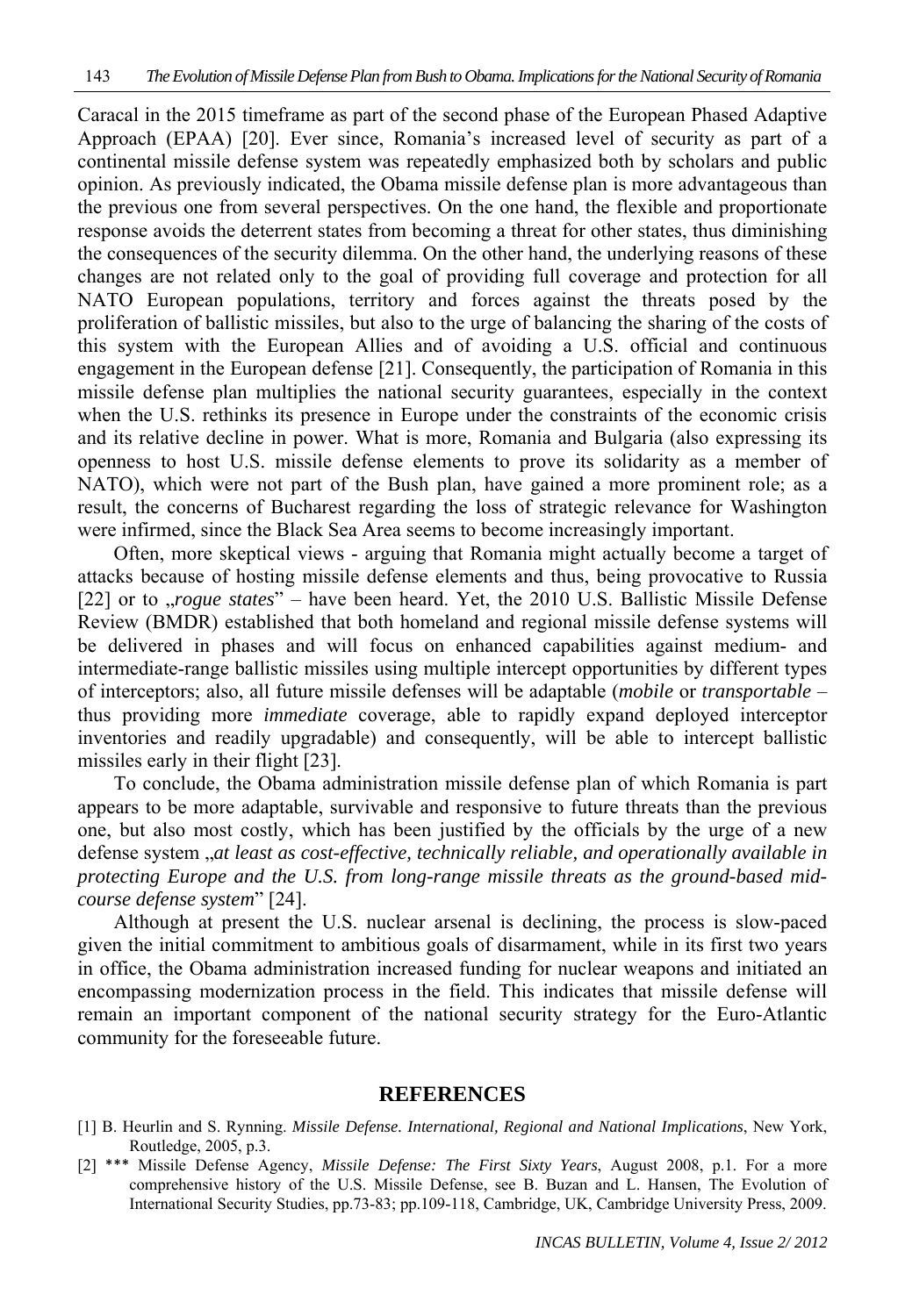- [3] The White House, *The National Security Strategy of the United States of America*, September 2002; The White House, *The National Security Strategy of the United States of America*, March 2006.
- [4] There are four general classifications of ballistic missiles: short-range ballistic missiles, traveling less than 1,000 kilometers; medium-range ballistic missiles, travelling between 1,000-3,000 kilometers; intermediate-range ballistic missiles, travelling between 3,000-5,500 kilometers; and intercontinental ballistic missiles (ICBMs), travelling more than 5.500 kilometers – \*\*\*Arms Control Association, U.S. Missile Defense Programs at a Glance, *Arms Control Today* (July/August 2002), pp. 31-34.
- [5] The boost phase of a missile's flight occurs immediately after launch with a duration of 3-5 minutes for longrange missiles and 1-2 minutes for short-range missiles. The missile is easiest to detect and track in the boost phase because its exhaust is bright and hot and early detection allows for a rapid response; yet, missile defense interceptors and sensors must be in close proximity to the missile launch. The midcourse phase occurs after the boost, outside the atmosphere and it can last up to 20 minutes for long-range missiles, allowing several opportunities to destroy the incoming ballistic missile. The terminal portion occurs when a missile or warhead re-enters the atmosphere and it lasts under a minute for short-range missiles and 1-2 minutes for longer-range missiles. Intercepting a warhead during this phase is difficult and the least desirable as there is little margin for error and the intercept occurs close to the intended target – \*\*\* Missile Defense Agency, *Fact Sheet. The Ballistic Missile Defense System*, April 2012. Available at: http://www.mda.mil/news/fact\_sheets.html.
- [6] In December 2002 President Bush decided to deploy an initial midcourse missile defense capability consisting of 20 ground-based interceptors employing exo-atmospheric kill vehicles, three Aegis-class cruisers and an unspecified number of Patriot interceptors which were supported by early warning and command and communications capabilities. On this occasion the President stated: "*The deployment of missile defenses is an essential element of our broader efforts to transform our defense and deterrence policies and capabilities to meet the new threats we face. Defending the American people against these new threats is my highest priority as Commander-in-Chief and the highest priority of my administration"*. Later on, on 10 December 2003 the US Secretary of Defense, Ronald Rumsfeld argued that ballistic missile defense "*is now America's highest priority"*. President Bush, *White House Statement on Progress in Missile Defense Capabilities*, December 17, 2002.
- [7] According to The White House, National Security Presidential Directive 23, National Policy on Ballistic Missile Defense (BMD), Washington D C, Dec.16, 2002, the missile defenses would be developed to protect the US, its deployed forces and its allies; yet, except for a general reference to the American allies, no specific mentions were made about prospective deployments in Europe. Later on, information was disclosed. The US Government Accountability Office's 'Report to Congressional Requesters on Ballistic Missile Defense. Actions Needed to Improve Planning and Information on Construction and Support Costs for Proposed European Sites' (August 2009) states: "*as part of that direction, MDA considered several European sites where it could base a missile defense capability to provide additional U.S. protection and could provide a regional defense for its European allies against a missile launch from Iran. DOD approached both Poland and the Czech Republic about basic elements of its proposed European missile defense system and MDA briefed the President about the potential capability in 2003*."
- [8] R. D. Burns, *The Missile Defense Systems of George W. Bush. A Critical Assessment*, Praeger Security International, 2010, p.84.
- [9] *Idem.*
- [10] The ABM Treaty limited the U.S. and Soviet Union to two missile defense sites, each one having no more than one hundred interceptors; in 1974, the treaty was modified by a protocol that reduced the number of sites the signatory parts could deploy to only one. Dismissing a revision of the provisions of the treaty, President Bush stated the U.S. would have to *"move beyond the constraints*" as "a *new framework that allows us to build missile defenses to counter the different threats of today's world*" was needed. See George W. Bush, *Remarks on Missile Defense*, National Defense University, May 1, 2001.
- [11] R. D. Burns, *cited work*, p.79.
- [12] See the Joint Declaration by President George W. Bush and President Vladimir Putin on the New Strategic Relationship Between the United States of America and the Russian Federation, White House, May 24, 2002.
- [13] In September 1996 Presidents William Clinton and Boris Yeltsin initiated discussions for joint missile defense exercises; since then, they have developed several joint simulations on communication systems. On March 2004 they held their first jointly developed exercise for testing procedures in order to defend their forces from short- and medium-range ballistic missiles – R. D. Burns, *cited work*, p.80.
- [14] O. Meier, *European Split Over U.S. Missile Defense Plans* in Arms Control Today (April 2007), Arms Control Association, pp. 36-38.